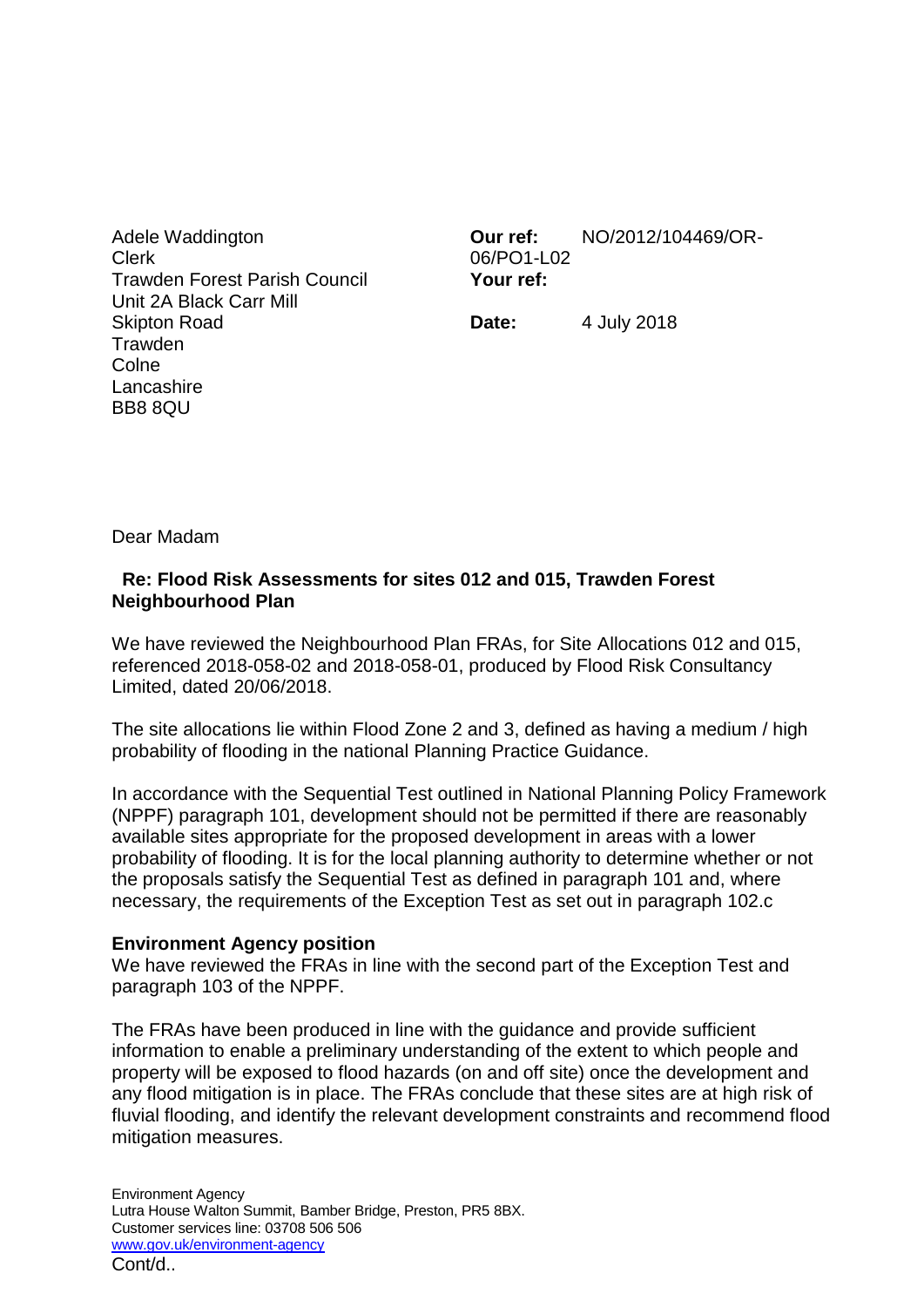We are therefore satisfied that the FRAs provides enough information to inform the allocation of these sites in the Neighbourhood Plan.

However, we do have significant concerns regarding the development of this site for more vulnerable use. In particular, the FRA identifies the depth and velocity of flooding during a design flood, rated as 'Significant Hazard- danger to most' with predicted flooding to a depth of 0.75m. Safe development would be dependent on rigorous management of the flood risk. We would therefore request that these site allocations are supported by a specific policy in the Neighbourhood Plan that clearly identifies the risks and necessary mitigation measures, as outlined in these FRAs.

In addition, any subsequent planning application should be accompanied by a more detailed FRA that comprehensively details how flood risk would be managed. The FRA should:

- Characterise the nature of flooding, considering how the rate of onset and duration of any flood event will affect the evacuation plan
- Include detailed building designs to demonstrate how the development will avoid displacement of flood water;
- Provide a complete understanding of how the development layout will affect flood flow routes through the site, including depth and velocity of flooding during a design flood plus climate change;
- Identify comprehensive flood resilience measures;
- Include a robust emergency evacuation plan to be reviewed and agreed by the LPA and emergency services, considering evacuation or the use of internal safe refuge.

Without this additional information we would not be able to assess the flood risk associated with any specific proposal, and would object to the development.

## **Further information**

There some small but important errors in the FRAs that we would like to bring to your attention.

1. Firstly in page iii of the executive summary reference is made to 'Consent' required from the Environment Agency due to the Main River status of Trawden Brook. Please note as of April 2016 Environmental Permitting for Flood Risk Activities replaced the previous Flood Defence Consenting regime and the legislation and subordinated legislation that supported it Information on Flood risk activities: environmental permits can be found here.

<https://www.gov.uk/guidance/flood-risk-activities-environmental-permits> Please note that on proposed Main River development sites such as this the Environment Agency requires permanent retention of a continuous unobstructed area for future maintenance [and / or improvement works]. This can include access requirements suitable for plant and equipment.

2. Section 6.3.5 on Page 18 of the FRA states- "During the 100 year 70% climate change event within Trawden Brook the flood level associated with the watercourse is 175.256 AOD, the average ground level on site is 174.500m AOD.

During this event it is anticipated that the majority of the site will flood to a depth of 1.756m." This should read 0.756m and not 1.756m.